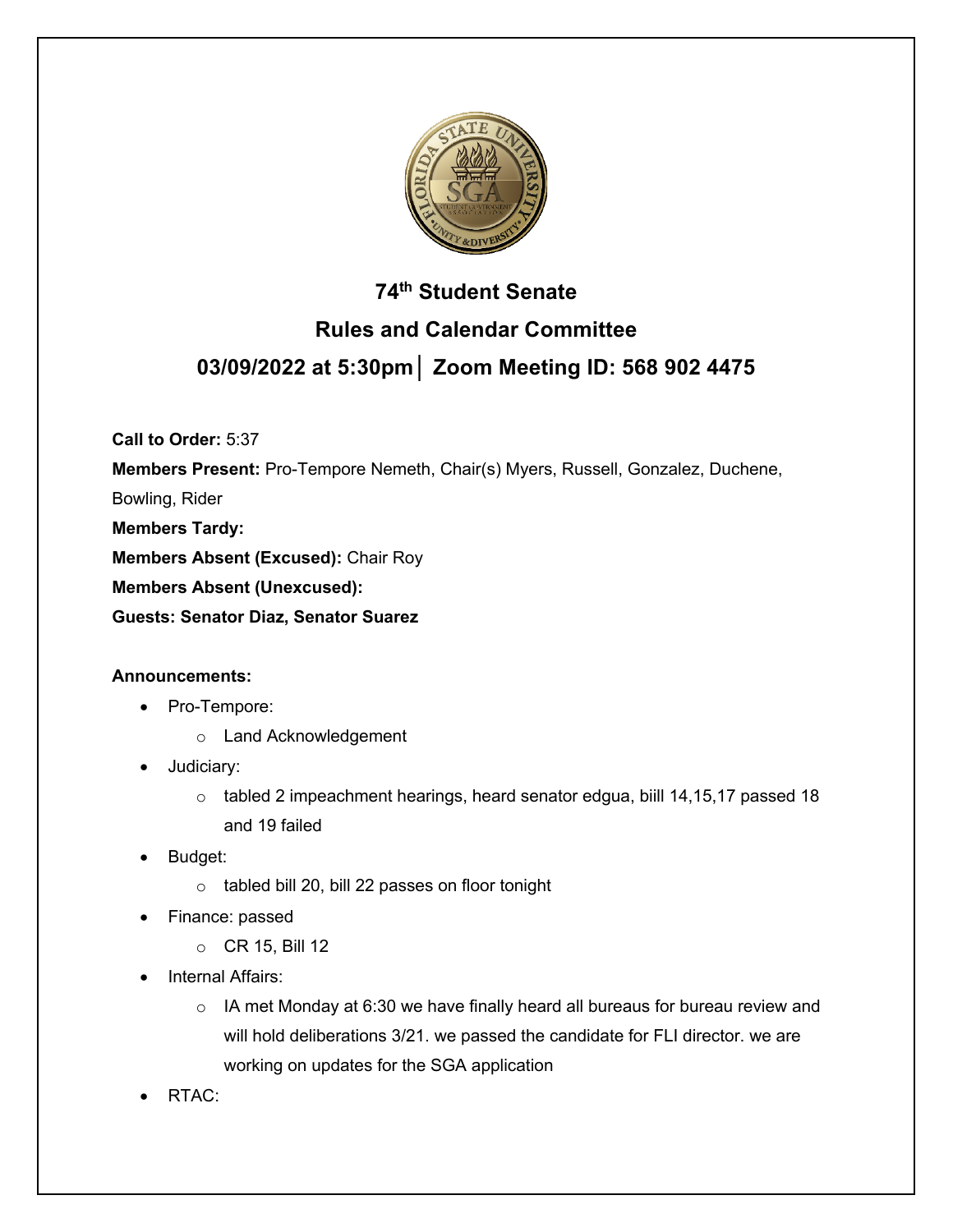$\circ$  Heard consent resolution 15 it was ammended in finance due to budget total issue.

## **Committee Business:**

- Jake Dechick 74th Student Senate, Business Seat 6
- Resolution 9 Sponsored by Senator Roy (P): Rules of Procedure Changes regarding masks and Zoom cameras.
- Resolution 18 Sponsored by Senator Murray & Senator Suarez (P) Wells (Co): To give an option for Statements of Dissent to be read aloud during Student Senate meetings.
- Bill 15 Sponsored by Senator DuChêne (P) Senators Barker, Beall, Bettley, Bowling, Diaz, Fronczak, Gonzalez, Lessard, Little, Myers, Nemeth, Pfeuffer-Ferguson, Rider, Rivers, Roy, Russell, Stewart, Soares, Suarez, Tsouroukdissian, Tucker, Wang, Weintraub (Co): Increasing internal accountability by closing statutory loopholes surrounding how long Student Senators may remain suspended for not being financially certified.
- Bill 21 Sponsored by Senator Diaz (P) Pfeuffer-Ferguson, Duchêne, Lessard, Drackley (Co): Broadening language relating to the conditions by which a Student Senator may take a summer leave of absence.
- Suspension Hearing: Senator Garner (Music Seat 1)
- Suspension Hearing: Senator Fox (Arts and Sciences Seat 5)
- Suspension Hearing: Senator Williams (Business Seat 3)
- Suspension Hearing: Senator Reeves (Criminology Seat 2)
- Suspension Hearing: Senator Noel (Education Seat 2)
- Suspension Hearing: Senator Kaminsky (Undergraduate Studies Seat 15)

## **Old Business:**

- Resolution 9 Sponsored by Senator Roy (P): Rules of Procedure Changes regarding masks and Zoom cameras.
	- o **TABLED – SPONSOR IS ABSENT**
- Resolution 18 Sponsored by Senator Murray & Senator Suarez (P) Wells (Co): To give an option for Statements of Dissent to be read aloud during Student Senate meetings.
	- o Opening Statement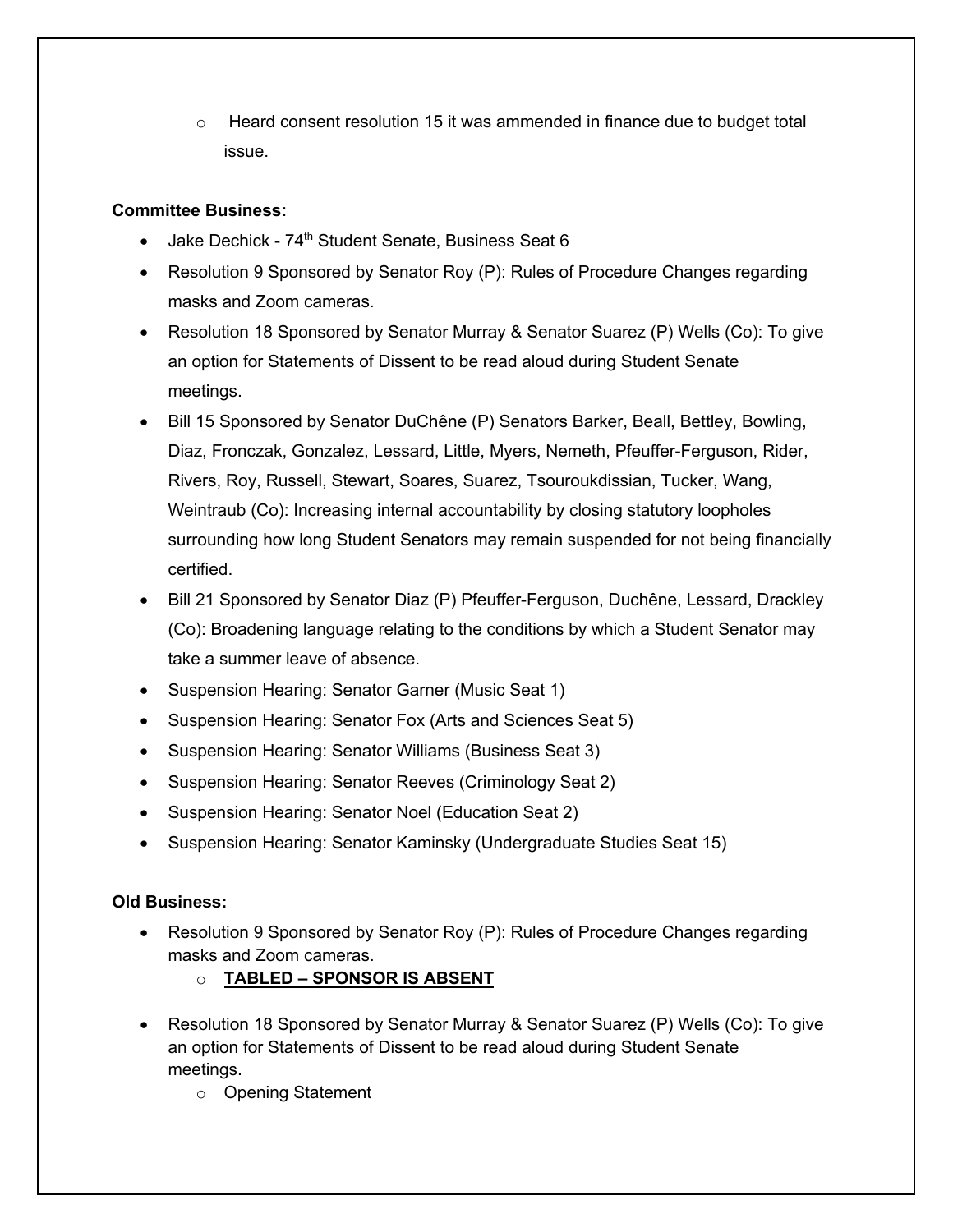- Thank you taking the time to hear me out. I created this resolution because coming into senate I doidnt know what statement of discent were. After one was made no one knew where to find them. I tried to find them and failed. I wanted to make this to give senators the option to be read aloud. This would not be mandatory. This would be a courtesy. This is just another opportunity for senators to voice opinions.
- o Technical Non-Debatable Questions
	- § Gonzalez- did this bill idea come from a senator who made a statement of discent?
	- Answer- no
	- § **Gonzalez move to enter roundtable; Myers seconded**
- o Round-Table Discussion
	- § Myers- I'm not opposed to this idea. I think people put tie and effort into these statements. I like that it's not mandatory. However, I'm concerned because sometimes they are refrencing a specific senator and I don't kniw if this is a good idea to put a senator on the spot. This might create a tense environment in the senate. Worried that this could be used to call someone out. I have a few concerns, but not opposed.
	- § Gonzalez- I agree, the Florida senate doesn't do this. This is not read in the FL senate. All past statements have been targeted to a specific senator and I don't this we should be targeting senators. I don't like the environment this promotes. I'm not super opposed but concerned.
	- § Bowling- I'm inclinced to agree with the past Chair's. It looks like this could be under the discretion of the president but I do understand how this could potentially foster a toxic environment. I understand where both Chair's are coming from.
	- § DuChene- I'm a little torn on this. I just wrote a statemtn and I would be happily read it. My statement goes in the minutes. So only the senators on the floor will be hearing this. If something passes or doesn't pass that is the official capacity of the speaker. I don't know if we should be giving the speaker a full time to be giving their statement. The senator could be expressing this already in pro ir con. For example, my statement was not about my bill it was about a members behavior. I don't know if this is appropriate to present to the senate. I do admit if this was a thing I would use it. But it also could be used to target
	- Bowling- same boat as chair DuChene, nothing more I would love to have it read out loud however, this is not the environment we want to create in senate. I still think this could be used in a non productive environment.
	- § Gonzalez- I think this would open up a gate to create a hostile senate environment. I would not want to pass a bill that could chance the senate becoming toxic again.
	- § Myers- I don't think statements of discent are the hardest to find. Maybe we could make them more accesbile.
	- § **Myers moves to call to question; Gonzalez seconded**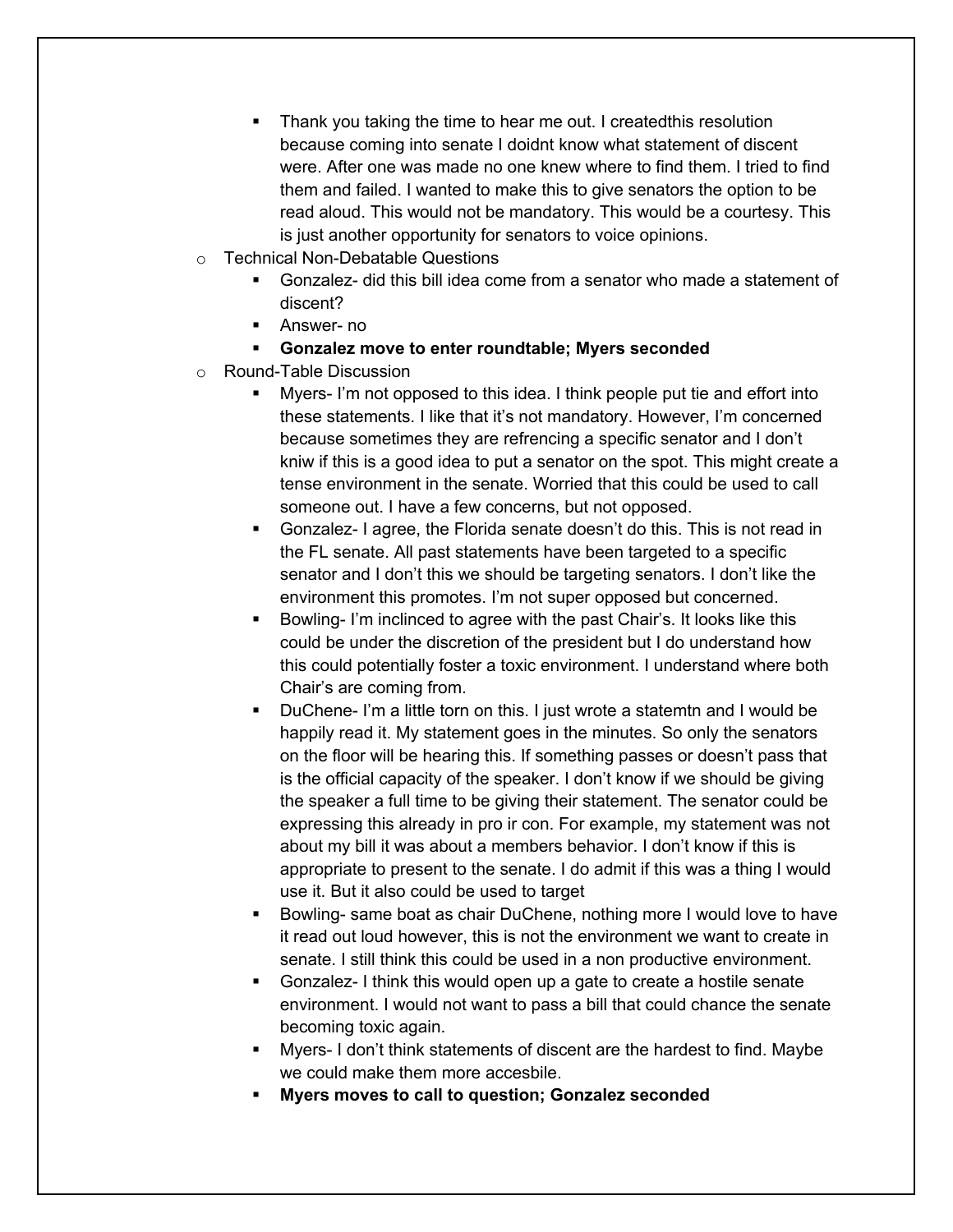- o Closing
	- I would like to pull my resolution after listening to debate

§ **RESOLUTION 18 IS WITHDRAWN**

#### **New Business:**

The candidate still has business seat 4, we discussed this but dandidate still presented Jack Rowan was called and confirmed this was ok to hear him

- Jake DeChick  $74<sup>th</sup>$  Student Senate, Business Seat 6
	- o Opening Statement
		- Thank you for hearing me again, I have been excited and deticated for the process. After coming to a few senate meetings im very excited to get educated and continue to build relationships with current senators. I know that the seat mix up was on my fault, however I still look forward to future senate.
	- o Technical Non-Debatable Questions
		- none
	- o General Questions
		- § **Gonzalez moves to enter roundtable; Myers seconds**
	- o Closing
		- § Thank you for expediting this process, I dn't want to take so much of your time. I hope to be confirmed soon to help with senate.

#### o Roundtable

- § Gonzalez- I can't express how upset/ embarassed when all of this went down. I felt like everybody in senate and rules messed up so I want to keep this quick and easy to expedite.
- Myers- we didn't ask you questions as we believe you are even more qualified since you went through this process twice now.
- § **Myers moves to call to question; Gonzalez seconds**
- o Vote
	- Yes: 5 [Myers, Russell, Gonzalez, Rider, Bowling]
	- $No: 0$
	- § Abstain: 0
	- § **RESULT: CANDIDATE DOES PASS**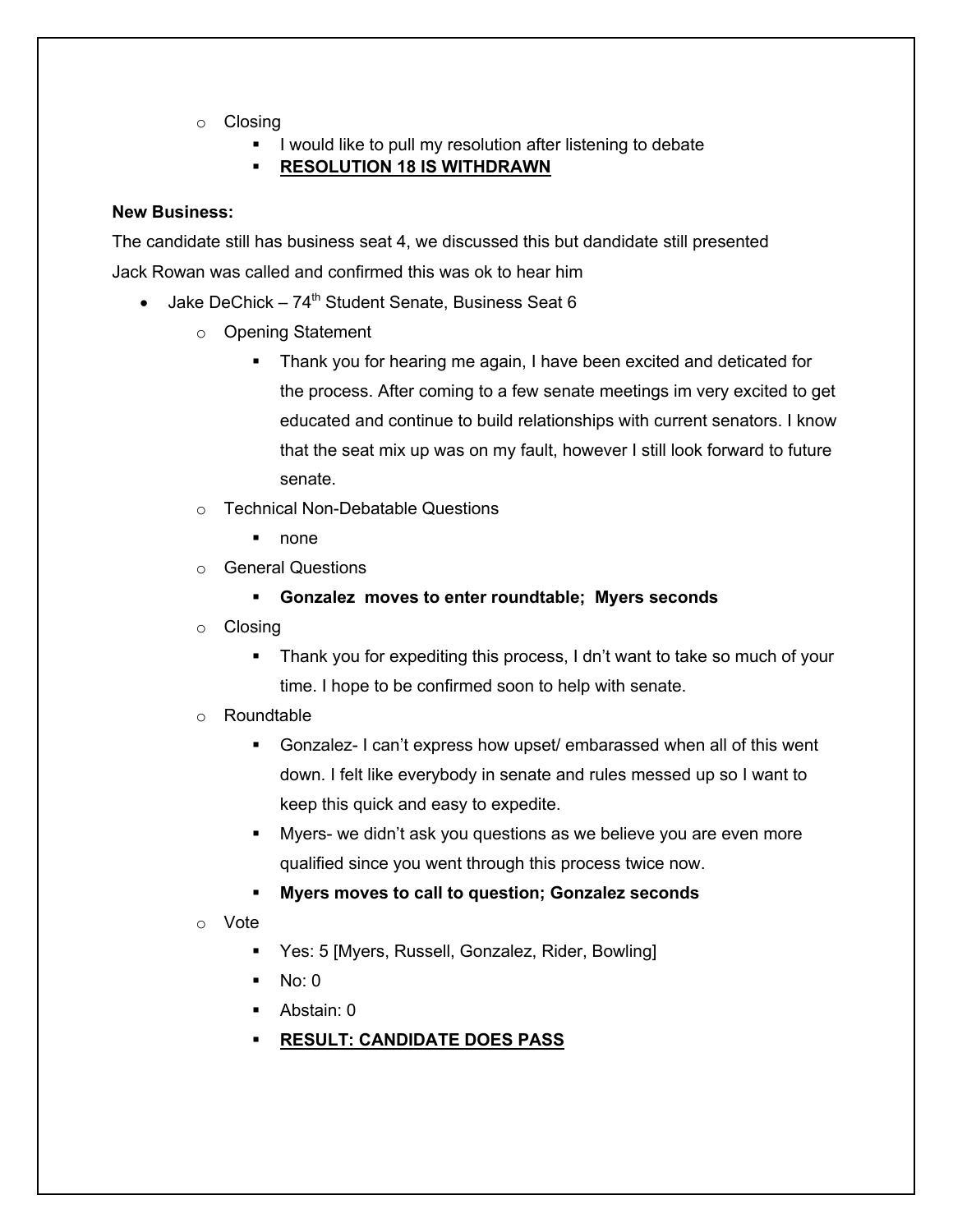- Bill 15 Sponsored by Senator DuChêne (P) Senators Barker, Beall, Bettley, Bowling, Diaz, Fronczak, Gonzalez, Lessard, Little, Myers, Nemeth, Pfeuffer-Ferguson, Rider, Rivers, Roy, Russell, Stewart, Soares, Suarez, Tsouroukdissian, Tucker, Wang, Weintraub (Co): Increasing internal accountability by closing statutory loopholes surrounding how long Student Senators may remain suspended for not being financially certified.
	- o Opening Statement
		- This is the loop hole closure. This is closing the loop hole we ran into weeks ago regarding not being able to refer senators for impeachment if they have been suspended for not being financially certified. This closes this loop hole with financial suspension.
	- o Technical Non-Debatable Questions
		- § None
			- Gonzalez moved to round table myers seconded
	- o Round-Table Discussion
		- Gonzalez- this is a really important bill. Past senators would just be suspended the entire time. This makes it fair for the senators who are putting in the effort.
		- § Myers- I appreciate how the sponsor sees a problem and created legislation to fix it. This is what we are all about (move to call to question, Gonzalez seconded)
	- o Closing
		- I wave my time
	- o Vote:
		- § Yes: 6 [Myers, Russell, Bowling, Gonzalez, Rider, DuChene]
		- $\blacksquare$  No: 0
		- § Abstain: 0
		- § **RESULT: BILL 15 DOES PASS**
- Bill 21 Sponsored by Senator Diaz (P) Pfeuffer-Ferguson, Duchêne, Lessard, Drackley (Co): Broadening language relating to the conditions by which a Student Senator may take a summer leave of absence.
	- o Opening Statement
		- Hello, I love rules and calendar, this was passed in judiciary. It's easy if you read this bill. The current language in statutes about summer is too narrow. Plenty of students take summer classes not through distance learning and I think that our statutes should reflect our current practice
	- o Technical Non-Debatable Questions
		- § None
		- § **Myers moves to enter roundtable; Gonzalez seconded**
	- o Round-Table Discussion
		- § Myers- this is a great bill. This is something that has been in practice for a while so lets update the statutes to not break any rules
		- § **Myers moves to call to question; Gonzalez seconded**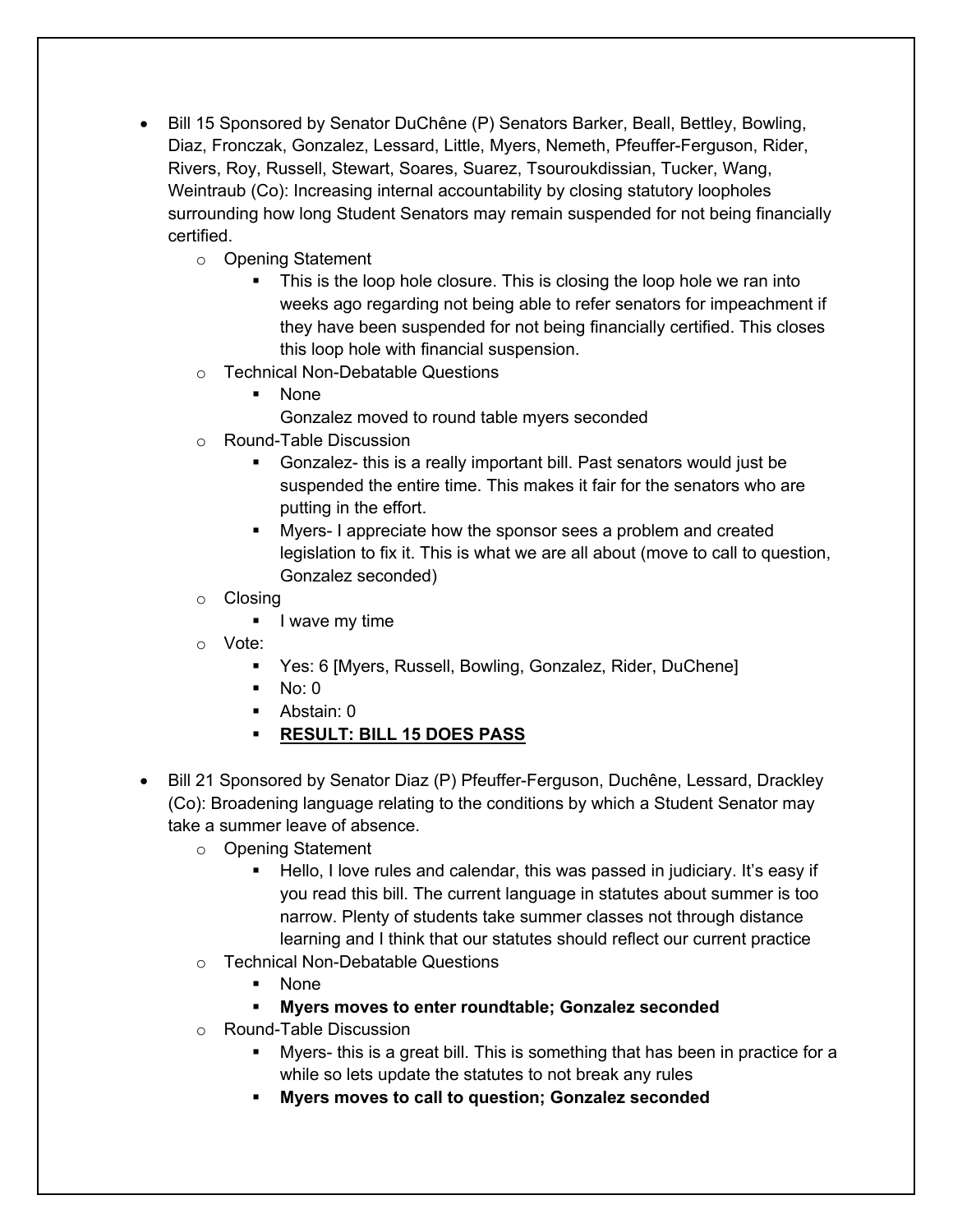- o Closing
	- § yielded
- o Vote:
	- § Yes: 6 [Myers, Russell, Gonzalez, Rider, DuChene, Bowling]
	- $\blacksquare$  No: 0
	- Abstain: 0
	- § **RESULT: BILL 21 DOES PASS**
- Suspension Hearing: Senator Garner (Music Seat 1)
	- o Total of 9 absences since 12/01/2021
	- o **TABLED – SENATOR GARNER IS EXCUSED**
- Suspension Hearing: Senator Fox (Arts and Sciences Seat 5)
	- o Total of 8.5 absences since 12/01/2021
	- o Opening Statement
		- N/A, Senator Fox is absent
	- o Questioning
		- N/A, Senator Fox is absent
	- o Closing
		- N/A, Senator Fox is absent
	- o Roundtable
		- § Myers-This Senator seems uninterested, we need to move them out to get more accountability.
		- § Gonzalez- On board with other chairs. This Senator doesn't seem to care about our time
		- Russell- Senator Fox rarely shows up to IA. she usually texts me about an hour before meetings with her reason. it usually is academic related, but never something mandatory like having class. she never gives much notice. when senator fox shows up she doesn't participate and she often leaves early. i don't believe she has participated in much legislation or in the whole senate. i don't know about her feelings towards IA/senate, so if anyone has any input please share. at this time i will be voting to forward for impeachment.

## § **Gonzalez moves to call to question; Myers seconds**

- o Vote
	- § Yes: 6 [Myers, Russell, Gonzalez, Rider, DuChene, Bowling]
	- $\blacksquare$  No: 0
	- § Abstain: 0
	- § **RESULT: SENATOR FOX IS FORWARDED TO JUDICIARY FOR IMPEACHMENT**
- Suspension Hearing: Senator Williams (Business Seat 3)
	- o Total of 9 absences since 12/01/2021
	- o Opening Statement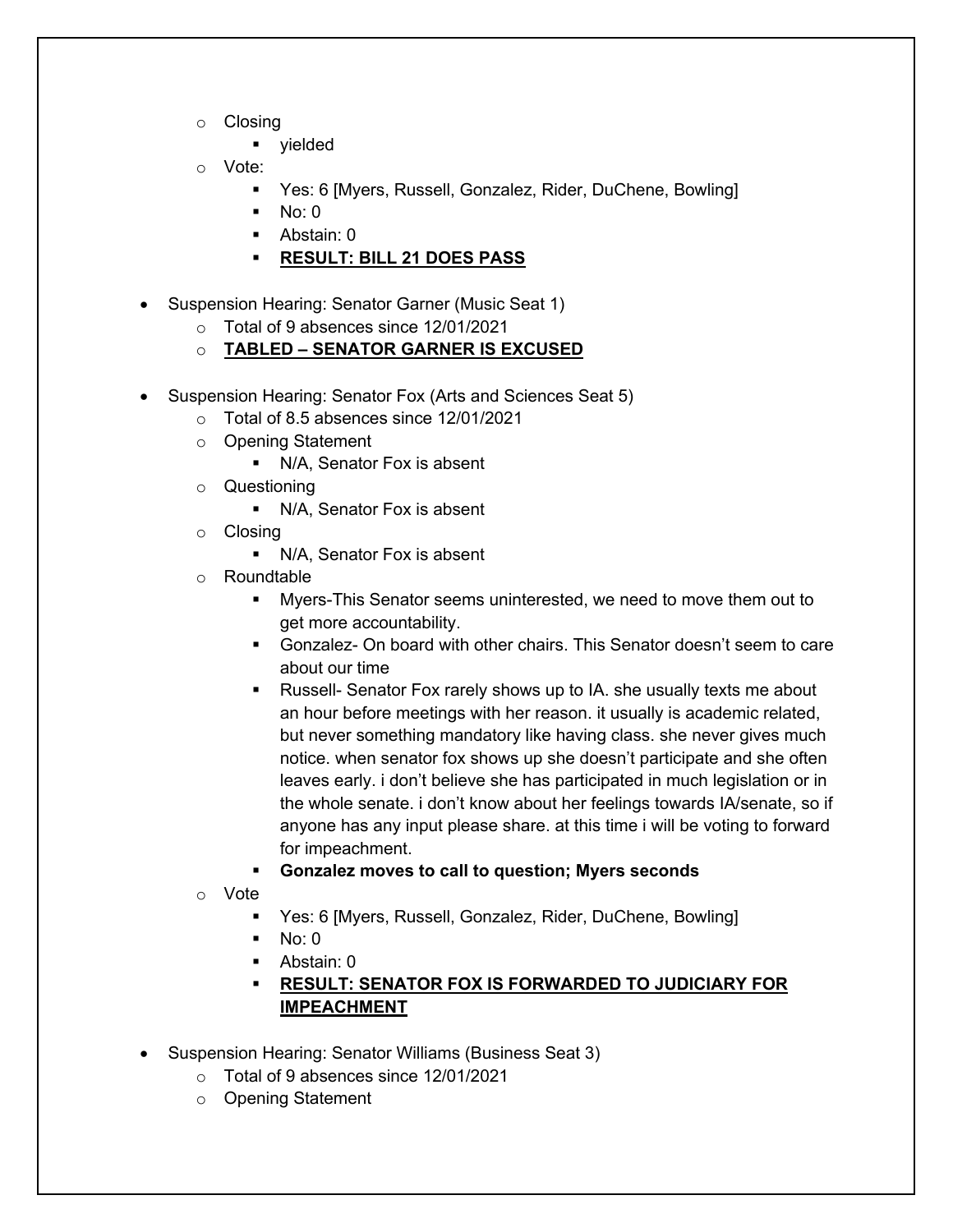- § Take the time to say thank you for putting this together. I do realize that I have had many absences due to occuring issues with other organizations im apart of but this is no excuse. I want to prioritize senate. Missing senate is no excuse
- o Questioning
	- What other organizations are you apart of
	- Williams- three positions in sigma chi because we are new we have lots of training and I only get 48 hours in advance. 90% of the time that what occupies my time. My fraternity does have a weekly schedule. But with how head quarters is runnign right now we have been all over the place.
	- Russell- if unsuspended, how do you plan to make time for senate commitments?
	- § Williams- I would get people to sit in meetings for me
	- § Gonzalez- what do your fraternity meetings look like?
	- Williams- lots of speaking and organizing events
	- § **Myers moves to enter roundtable; Gonzalez seconds**
- o Closing
	- With me joining senate and greek life at the same time I realized I needed to plan my time better. If im allowed to stay in I willl reschedule the rest of this semester and the entire year
- o Roundtable
	- § Gonzalez- I'm concerned about this candidate. He hasn't been to budget in a month. He took a budget time schedule and has not communicated with me as Chair about his absences or schedule
	- Rider- We should give this senator a chance. He said he wants to make a better schedule and we need to allow him to. He has said he knows he made a mistake and wishes to improve upon himself.
	- § Gonzalez- were his absences excused?
	- § Russell- i think the best solution for this senator would be for him to be reassigned to a committee that fits his schedule. we are all very busy with different involvements. i think he seems like he still wants to be here. it's very showing that he's the only suspended senator here. i will be voting to unsuspend
	- Rider- Did his Budget chair reach out to him and his absences
	- § Gonzalez– not yet I was next week before he was suspended
	- § Myers- I think we need to hold accountability but we could always switch his committee. The sentora seems to have an interest in staying so we should give him mercy but think about changing his committee
	- § **Myers moves to call to question; Gonzalez seconds**
- o Vote
	- Yes: 0
	- No: 6 [Myers, Russell, Gonzalez, Rider DuChene, Bowling]
	- § Abstain: 0
	- § **RESULT: SENATOR WILLIAMS IS UNSUSPENDED**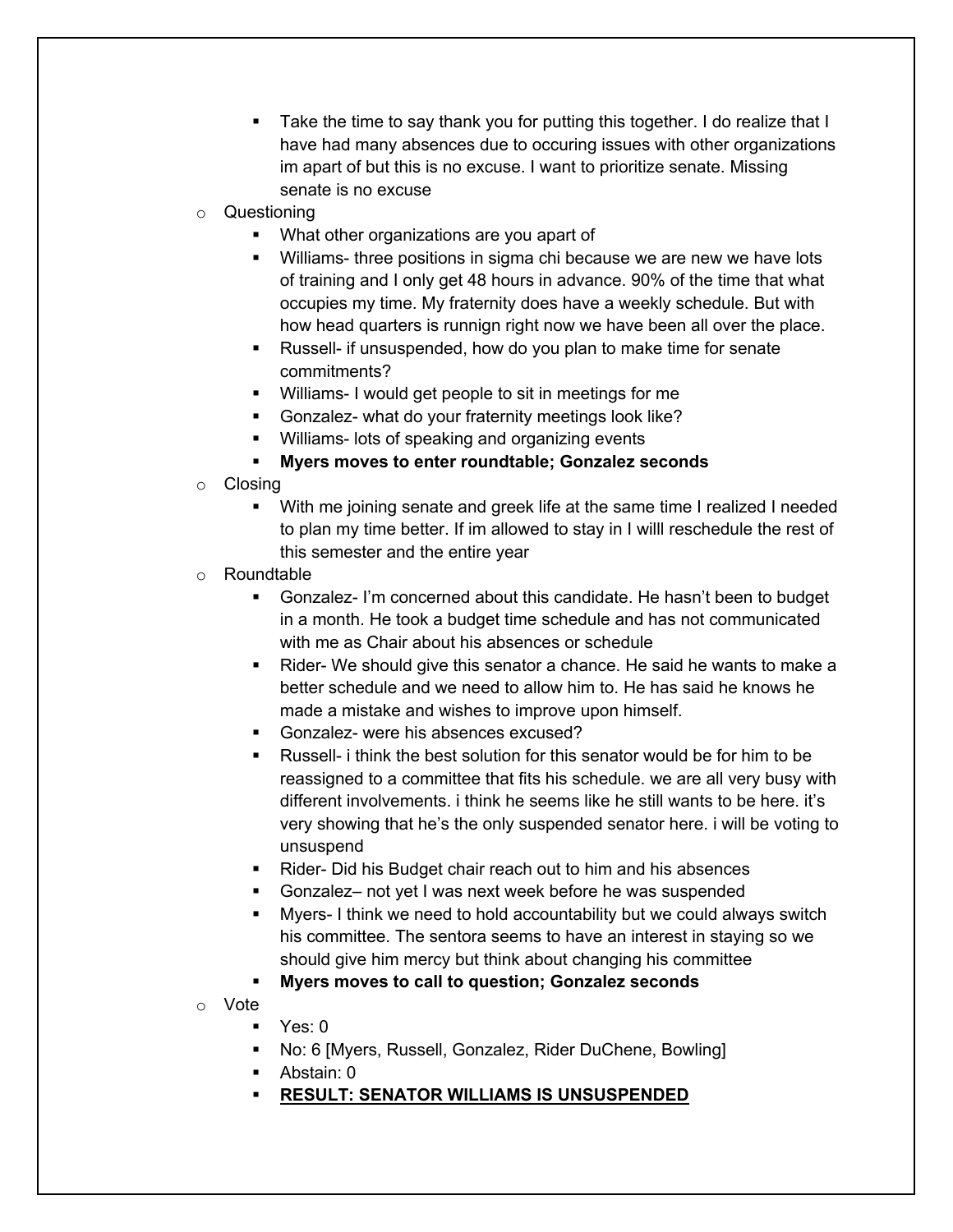Gonzalez- leaning towards 3 which would be 6 unexcused absences Myers- agree, we have allocated 3 in the past **Gonzalex moves to grant Sneator Williams 3 more absences; Myers seconds Senator Williams is granted 3 absences**

- Suspension Hearing: Senator Reeves (Criminology Seat 2)
	- o Total of 9.5 absences since 12/01/2021
	- o Opening Statement
		- N/A, Senator Reeves is absent
	- o Questioning
		- N/A, Senator Reeves is absent
	- o Closing
		- N/A, Senator Reeves is absent
	- o Roundtable
		- § Myers- This one is a senator I could always count one, they have messaged me about when they can't miss. I trust they are listening and paying attention. How much do we value number of absences versus what they bring to senate
		- § Gonzalez- I agree, the only reason they have been heard is when they show up. Some effort is there but needs more.
		- **•** Gonzalex point of info- when did you email them
		- Nemeth- last Friday
		- § **Myers moves to call to question; Gonzalez seconds**
	- o Vote
		- Yes: 4 [Myers, DuChene, Bowling, Russell]
		- $\blacksquare$  No: 0
		- Abstain: 2 [Gonzalez, Rider]
		- § **RESULT: SENATOR REEVES IS FORWARDED TO JUDICIARY FOR IMPEACHMENT**
- Suspension Hearing: Senator Noel (Education Seat 2)
	- o Total of 8.5 absences since 12/01/2021
	- o Opening Statement
		- § N/A, Senator Noel is absent
	- o Questioning
		- N/A, Senator Noel is absent
	- o Closing
		- N/A, Senator Noel is absent
	- o Roundtable
		- § Myers- They are also in judiciary and can count on them to be present, camera usually off and doesn't offer opinions much. I'm torn as the previous senator. Quality over quantity as they do offer a lot to juducuary
		- § **Gonzalez moves to call to question; Myers seconds**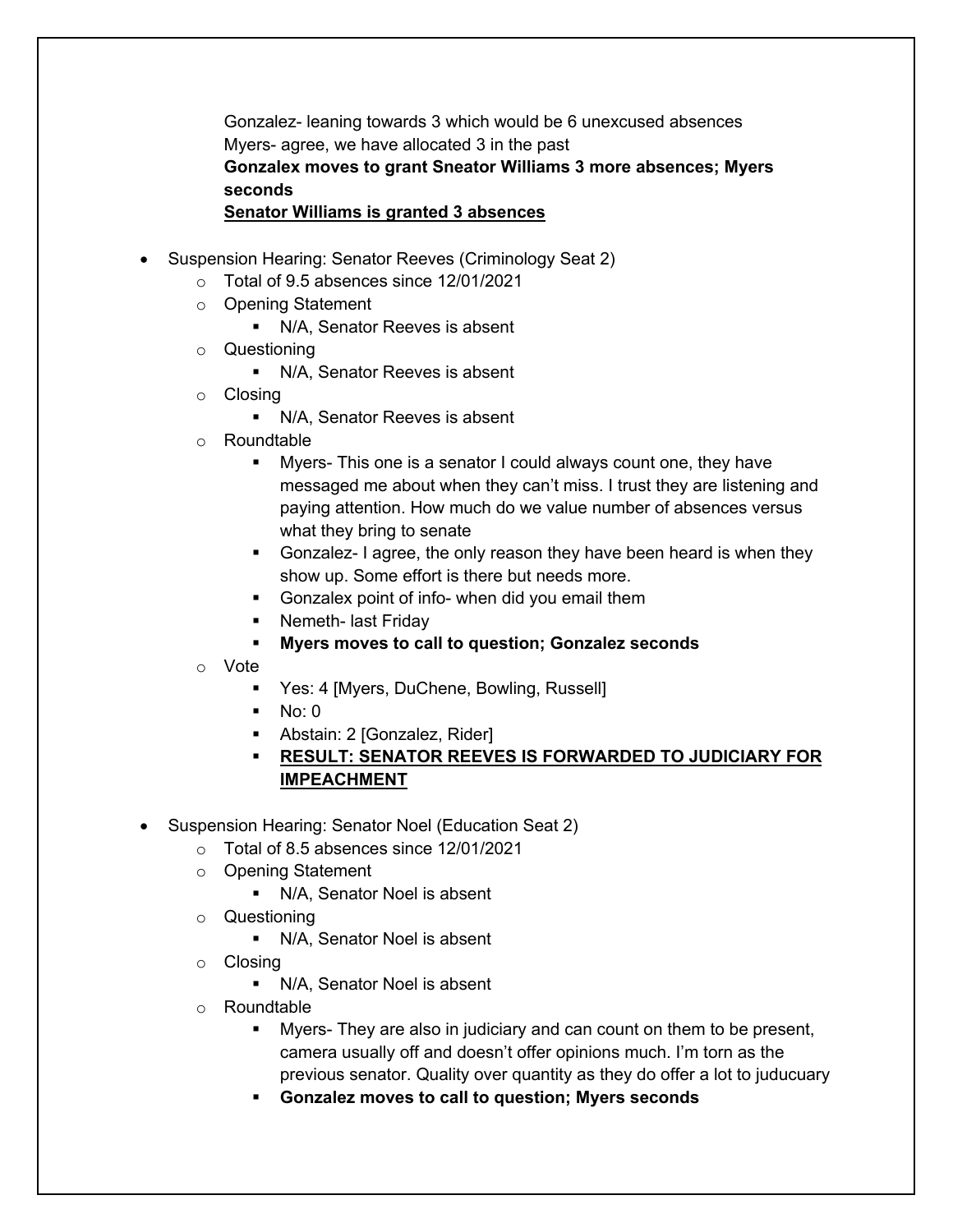- o Vote
	- Yes: 4 [Russell, Gonzalez, Rider, Bowling]
	- No: 1 [DuChene]
	- Abstain: 1 [Myers]
	- § **RESULT: SENATOR NOEL IS FORWARDED TO JUDICIARY FOR IMPEACHMENT**
- Suspension Hearing: Senator Kaminsky (Undergraduate Studies Seat 15)
	- o Total of 7 absences since 12/01/2021
	- o Opening Statement
		- N/A, Senator Kaminsky is absent
	- o Questioning
		- N/A, Senator Kaminsky is absent
	- o Closing
		- N/A, Senator Kaminsky is absent
	- o Roundtable
		- Gonzalez- POI, what committee is he in
		- Nemeth- student life
		- § Gonzalez- what is he like in committee
		- § DuChene- He has only been to one, after first absences he didn't say why he would not come in the future. Attendance is spotty
		- Russell- seems to like senate but frusturating that his actions don't match up with words. Very torn on his participation
		- § Gonzalez- I don't know about his senate presence
		- Russell- Why is he missing do you know his Chair?
		- DuChene- He has only told me twice when he was missing
		- § Gonzalez- Going to vote yes
		- Bowling- If someone says I won't miss anymore meetings, but still does, we should vote yes
		- § **Gonzalez moves to call to question; Bowling seconds**
	- o Vote
		- § Yes: 5 [Myers, Russell, Gonzalez, DuChene, Bowling]
		- $\blacksquare$  No: 0
		- Abstain: 1 [Rider]
		- § **RESULT: SENATOR KAMINSKY IS FORWARDED TO JUDICIARY FOR IMPEACHMENT**

### **Unfinished Business:**

- Resolution 9 Sponsored by Senator Roy (P): Rules of Procedure Changes regarding masks and Zoom cameras.
- Suspenion Hearing: Senator Garner (Music Seat 1)

#### **Closing Announcements:**